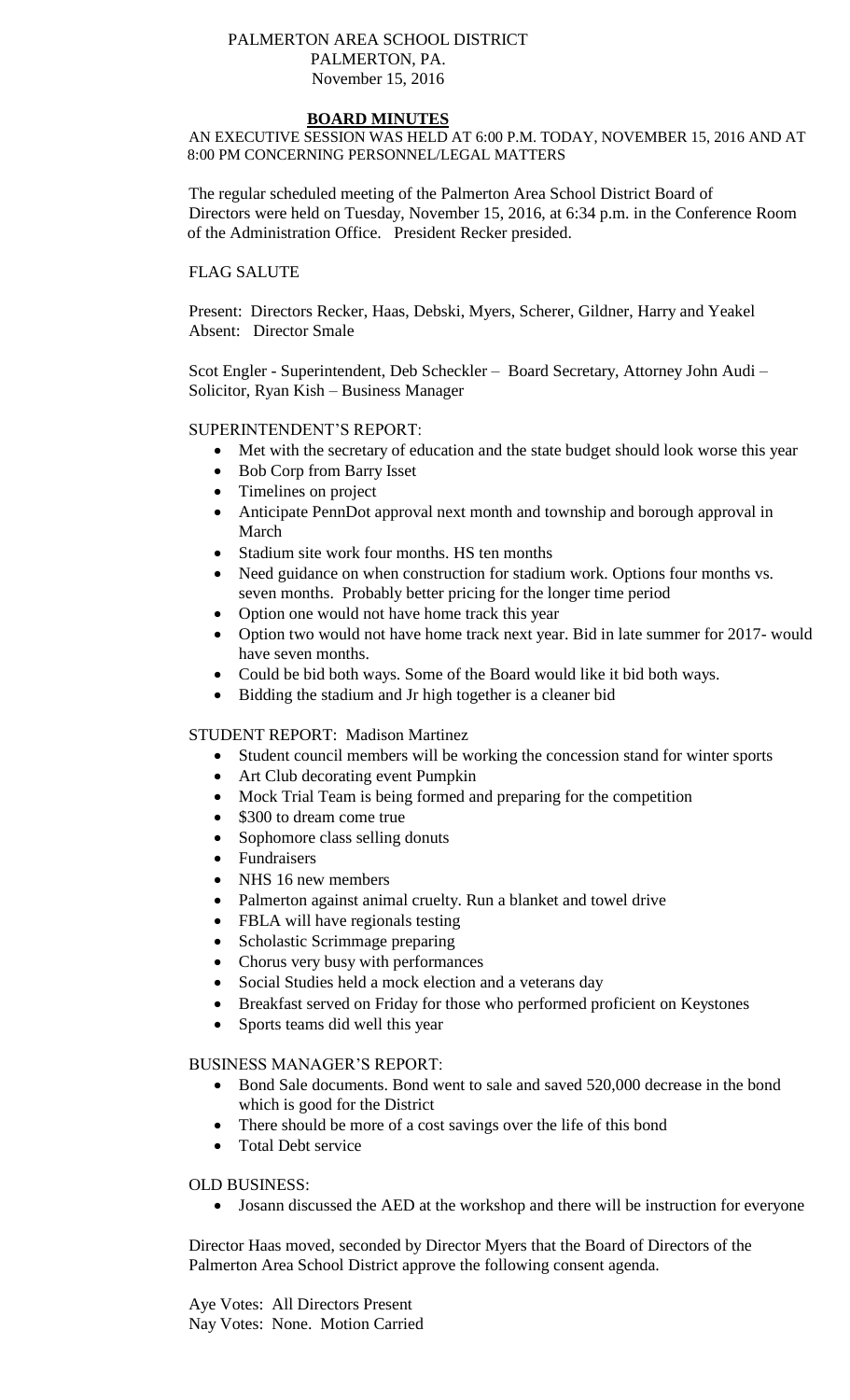# November 15, 2016 **Consent Agenda**

Approve the minutes from the October 18, 2016 meeting (attachment on file)

Approve the financial reports listed below:

- TREASURER'S REPORTS (attachment on file)
- ACCOUNTS PAYABLE (attachment on file)
- BUDGET TRANSFERS (attachment on file)
- GRANTS (attachment on file)

Recommendation to approve the insurance renewal, effective November 11, 2016 as follows:

- General Liability including Boiler and Automobile CM Regent \$98,199
- School Board Legal Liability CM Regent \$16,450
- Excess Liability  $(\$7,000,000$  limit) CM Regent  $\$13,800$
- Cyber Liability NAS, Lloyd's  $$7,015.61$

Recommendation to approve the agreement between Palmerton Area School District and Cedar Crest College to use the facilities of the District by the students and the faculty enrolled in the nursing program of the College. (attachment on file)

Recommendation to approve Change Order Number 001, CMG of Easton, Inc., Project #1043615.003. The contract sum will be increased by this change order in the amount of \$8,183.00, and the new contract sum including this change order will be \$620,183.00

Approve the following Substitutes:

- Brandi Hoffman Substitute Instructional Aide
- Ashley Snyder Substitute Teacher
- Katie Slater Substitute Teacher
- April Duff Substitute Secretary, IA, cafeteria, and custodian

Accept the retirement of Carolyn Way from the position of Teacher at the end of the 2016- 2017 school year

Accept the retirement of Donald Heiney from the position of custodian on June 30, 2017

Accept the resignation of Robert Palazzo, school psychologist, effective January 2, 2017

Accept the resignation of Alex Knoll from the Head Tennis Coach, effective October 18, 2016

Accept the resignation of Joseph Russo from the Assistant Girls' Basketball Coach, effective November 6, 2016

Approve the following extracurricular positions for the 2016-2017 school year:

|                      | Mike Gombert Head Track & Field Coach       | Stipend pending contract negotiations |
|----------------------|---------------------------------------------|---------------------------------------|
| Joseph Russo         | Volunteer Girls' Basketball Coach Volunteer |                                       |
| <b>Casey Rinfret</b> | Asst. Girls' Basketball Coach               | Stipend pending contract negotiations |

Approve the following Co-curricular change for the 2016-2017 school year:

| Christine DeLong | <b>Student Council Advisor</b> | 3/4 stipend, pending negotiations |
|------------------|--------------------------------|-----------------------------------|
| Randi Freed      | <b>Student Council Advisor</b> | 1/4 stipend, pending negotiations |

# **End of Consent Agenda**